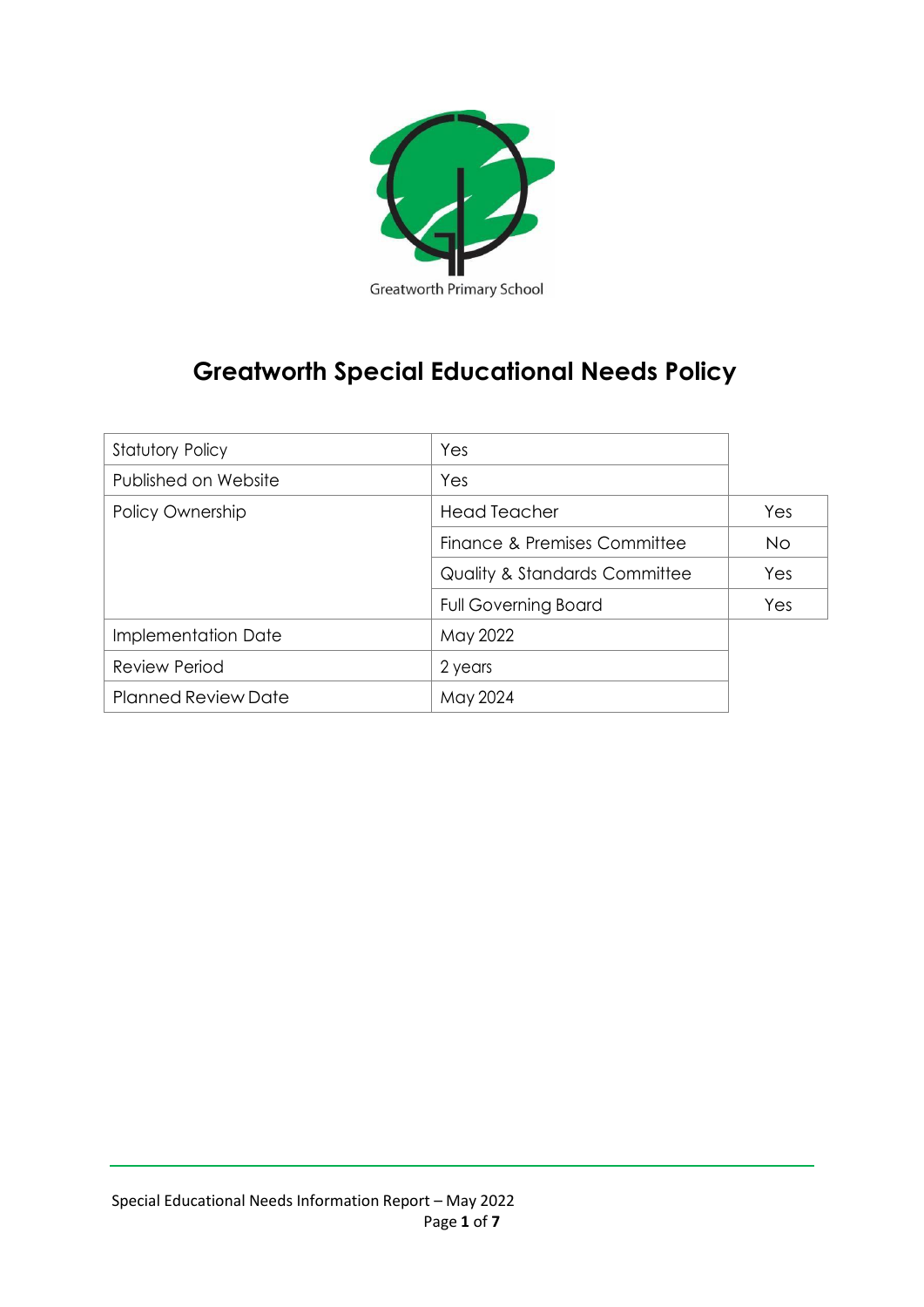#### **SEND Information Report 2022-24**

At Greatworth School the Head teacher and Governors oversee the school's policyfor inclusion and are responsible for ensuring that it is implemented effectively throughout the school. The governors have a delegated member with responsibility for SEND.

If a child is not making expected progress at any point, they may receive additional intervention sessions to enable their learning to catch up. Despite high quality classroom teaching and interventions, some children may be unable to make expected progress in their learning for a variety of reasons. Therefore there may be aspecial need.

SEN Co-ordinator: Lesley Lutas-BrownSEN

Governor: Mrs Katy Emms

### **How do we define SEND in our school?**

The definition of a child with SEND is 'where their learning difficulty or disability callsfor special educational provision, namely provision different or additional to that normally available to pupils of the same age.' – The SEND Code of Practice: 0 to 25 years, 2014. In line with the Code of Practice, we make provision for children with cognitive, communication and interaction, sensory, physical and social, emotional and mental health needs.

#### **How do we identify SEND in our school?**

The rate of progress a child makes is carefully tracked and monitored during their time at Greatworth School. If their rate of progress is slow despite high quality teaching and additional interventions, the class teacher will refer the child to the Mrs Lutas-Brown who will investigate the possibility of an undiagnosed special educational need. The identification of SEN will be set out and logged in the school Inclusion and SEN Register.

As SENCo, Mrs Lutas-Brown, will liaise with the child's parents, class teacher and other staff who may have supported the child; complete diagnostic work with the child if appropriate and the refer the child (with parental consent) to specialist professionals who work with the SENCo. For example, this may include referrals to the Paediatrician, Speech and Language Therapists, Occupational Therapists and The Educational Psychology Service.

Once this information has been gathered, a meeting will be arranged with parents and professionals to discuss the child's needs and the appropriate actions that needto be taken to help support their learning, including adding the child to the school's SEND register.

Concerned parents should speak initially to the class teacher.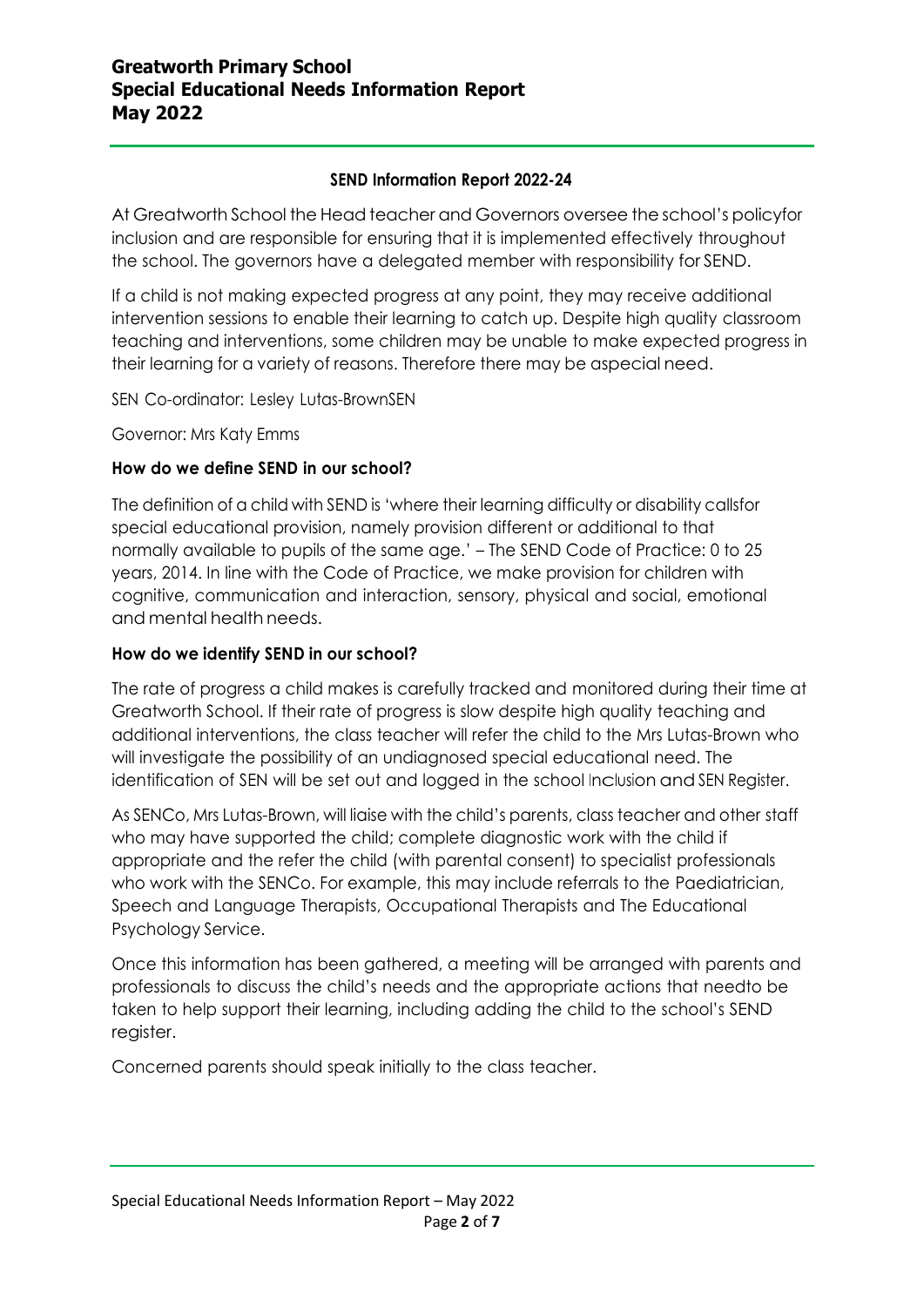#### **How does the school let parents know if it feels that children need extra help?**

Teachers review the progress of every child regularly. Intervention, either within lessons or in addition to lessons, is planned for children who are not making expected progress or who have gaps in their learning. This is recorded and evaluated in a CAPPs document (Class Assessment and Progress Plan). Formal parent consultations are held in the autumn and spring terms and parents also receive a written report in the summer term. If, however, there are any concerns about a child's progress between these times, teachers will contact the child's parents.

#### **What should I do if I think my child has SEN?**

If parents have concerns relating to their child's learning or inclusion then please initially discuss these with your child's teacher. This may then result in a referral and meeting with the school SENCo, Mrs Lesley Lutas-Brown (SENCO and Headteacher) [llb@greatworthschool.co.uk.](mailto:llb@greatworthschool.co.uk.) 

#### **How will I know that the school will support my child?**

All children will be provided with high quality teaching that is differentiated to meet the needs of all learners. The quality of classroom teaching provided to children with SEND is regularly monitored and reviewed to ensure that all children have the opportunity to make progress. The progress of all children in school is underpinned by planning and assessment and the progress of every child in our school is assessed, monitored and discussed in termly pupil progress meetings between the Headteacher/SENCo and every class teacher. Additional action to increase the rate of progress may then be identified and recorded and that may include a review of the impact of the differentiated teaching being provided to the child and, if required, provision to the teacher of additional or different strategies to further support the success of the child.

#### **How are decisions made about how much support my child will receive?**

When there is a concern about progress of the needs of the pupil, the SENCo will have a discussion about appropriate next steps with parents. If additional funding is required to meet the needs of a pupil, the SENCo will advise parents of the process and ensure that they and the child are fully involved in the application and assessment process.

#### **How are the school's resources allocated and matched to children?**

Our school is an inclusive school and we offer a range of provision to support children with SEND, where the school has identified a need and staffing levels allow.Children's needs are identified in the termly Pupil Progress Meetings and provision is planned according to need. The provision of additional support is overseen by the classteacher and Special Educational Needs Coordinator (SENCo). The effectiveness of every intervention run in school is monitored and evaluated each term to monitor the impact the support is having on the children. Interventions are then modified, if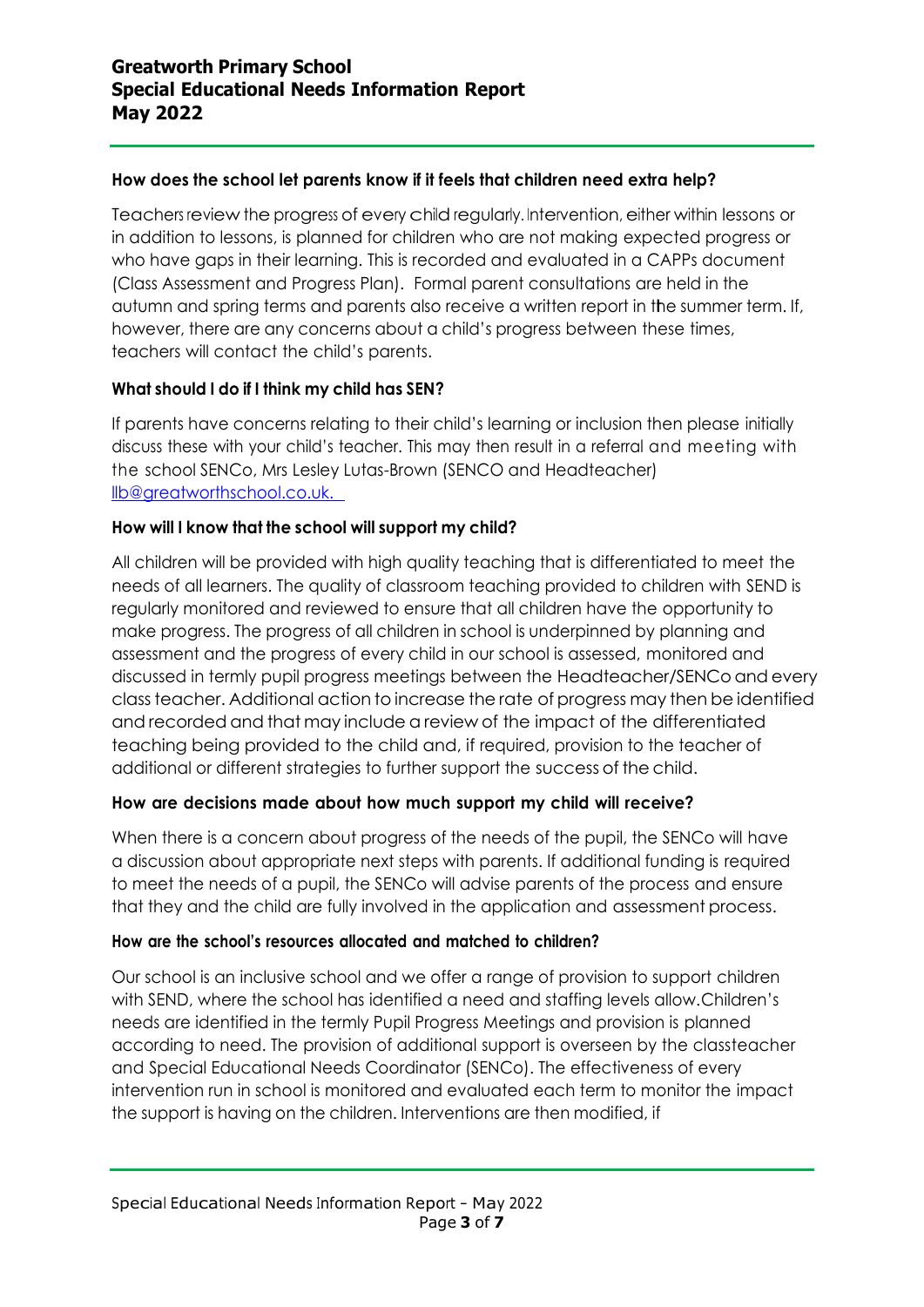necessary, in the light of these evaluations. This document tracks the support being offered throughoutthe school and is updated every term in discussions with the SENCo/Headteacher and class teachers. The SENCo decides on the deployment of resources for Special Educational Needs, in consultation with the school governors on the basis of needs in school. By using information about SEN in school, they decide which resources, training and support are needed.

#### **How will the curriculum be matched to meet my child's needs?**

Our first priority is to make your child's learning experience as positive and supportive as possible. Teachers will use a range of classroom-based strategies to ensure all teaching is as good as it can possible be and every child will have access to a supportive environment with teacher and TA support and a range of activities that will support and stimulate them. All learning activities within class are planned and differentiated at an appropriate level, so that all children are able to access learning according to their specific needs. Teachers will use appropriate visual timetables, checklists and personalised success criteria to support your child and they will learn in a dyslexia-friendly environment e.g. word mats and dyslexia-friendly resources. We also offer small group or 1:1 support from a TA or class teacher, modified resources and an individualised curriculum where necessary. If needed, we can provide quiet areas to enable children to focus, support for children to enablethem to participate in school trips or residential visits and strategies to develop independent learning. We also offer visual support (e.g. sequenced pictures, mind maps) and scaffolding (e.g. writing frames, story maps, task plans) to provide a support structure to help children to complete a task and we ensure pupils have accessible resources readily available in the classroom that they can fetch if they need them. Extension challenges are always provided for more able learners. Our teachers will be happy to discuss these strategies with you and how you can use them to support learning at home.

# **What specialist services or expertise are available at or accessed by the school?**

Our SENCo holds the National SENCo accreditation. Within the school we have a culture of sharing good practice and expertise; this enables us to ensure our staff have as much knowledge as possible within the field of supporting children with SEN.We regularly work with a range of professionals including Educational Psychologists, specialist teachers and Speech Therapists. We follow the strategies and programmes provided to support Occupational therapy/Physiotherapy needs (if the child meets the threshold level required for their support). As a school we can provide a wide range of English and Maths small group interventions delivered by class teachers, teaching assistants and SENCo, ICT support in the form of reading, phonics and maths programmes and our teaching assistants can also offer social skills support.

Our environment is designed to support children with individual needs, where possible, e.g. visual timetables, individual workstations etc. as required.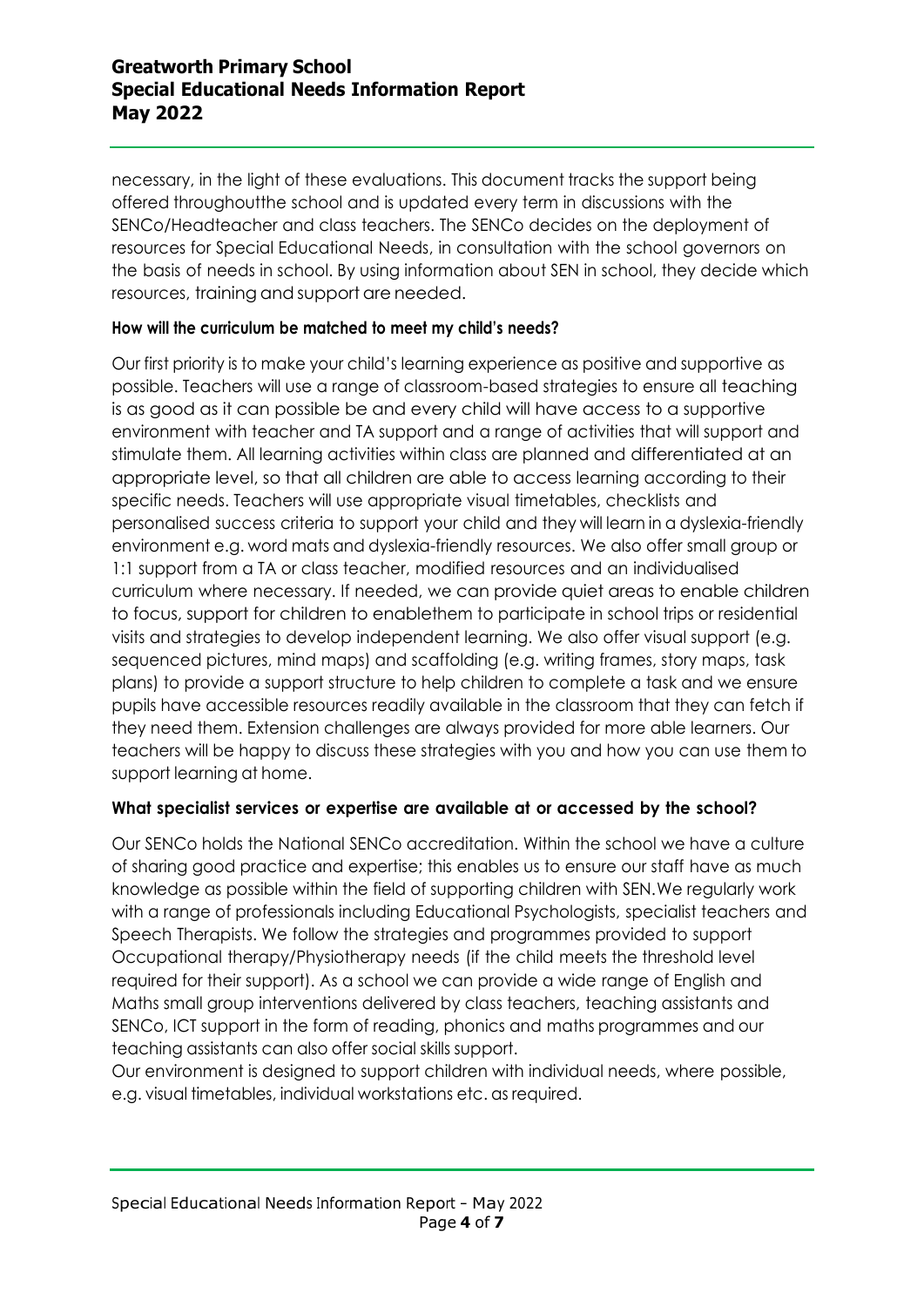# **Greatworth Primary School Special Educational Needs Information Report May 2022**

We may also draw upon external support services to help support your child with more specific needs, including Action Autism, the Specialist Support Service, Dyslexia support, Educational Psychology Service, Speech and Language Therapy and CAMHS.

#### **What training have staff received supporting children with SEN?**

We have an ongoing programme of training in place for both teachers and teaching assistants to ensure that they have up to date knowledge of a wide rangeof needs and how best to meet these needs. Specialist training has been provided to the SENCo on:

•the National SENCo accreditation award

• the school has regular visits from SEN specialist teachers and the educational psychology team who provide advice to staff to support the success and progress of individual children

•the NHS Speech and Language Therapist visits once per year to assess and plan support for targeted children. These programmes are then delivered by teaching assistants.

#### **What support will there be for children's overall wellbeing?**

We believe that children need to be happy and feel secure to make progress, and have a range of options available to support children's' wellbeing. These include strategies to reduce anxiety and to promote emotional wellbeing (including communication with parents); individualised programmes of support implemented consistently by all staff so the child knows there is always someone they can speak to and seek support from. We recognise that some children have extra emotional and social needs that need to be developed and nurtured. All classes follow a structured PSHE and Wellbeing curriculum that aims to provide the children with the knowledge, understanding and skills they need to enhance their emotional and social knowledge and wellbeing. However, for those children who find aspects of this difficult we offer:

- •Lunch time and play time support
- •Buddy systems
- •Alternative small group opportunities to develop social interaction skills
- •Access to external agencies and professionals

Our school benefits from a Behaviour Policy which promotes recognition of good behaviour and positive praise and this is consistently applied in each class. The children are regularly reminded about our Anti Bullying Policy and Online Safety which is accessible toparents via the website.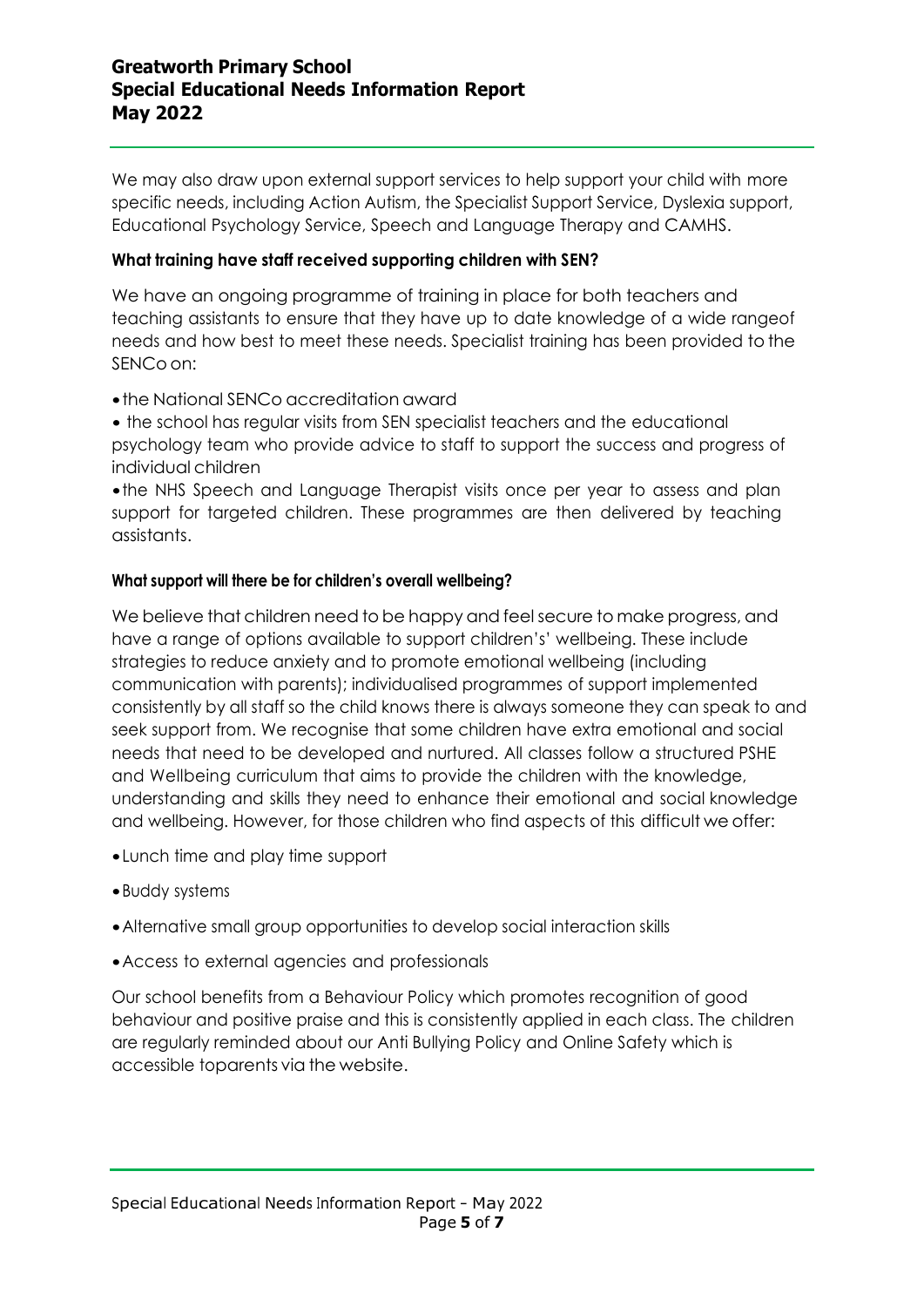#### **How will I know how my child is doing?**

We believe that good communication between home and school is essential for us to work effectively together to support every child. We have a range of means of communication with parents, including face to face meetings or telephone conversations. Enquiries and quick updates can be sent by email or through home/school books where necessary. You will be invited to regular meetings with the class teacher to review your child's learning if a Assess, Plan, Do, Review Plan (Individual Support Plan) is required. We also liaise with a wide range of professionals (educational psychologists, school nurses, speech therapists, family support workers, parent partnership) and will help with explanation of professional reports to parents where it is helpful. Most importantly, we are here to help and support and are always happy to talk with you. Parents are encouraged to arrange an appointment to discuss their child's progress with the class teacher or the SENCo or a member of the Senior Leadership Team at any time when they feel concerned or have information they feel they would like to share that could impact on their child's progress. Please contact the school office who will arrange this appointment for you.

#### **How will I be involved in discussions about and planning for my child's education?**

At Greatworth School we value the importance of building positive relationships with parents and families within our school community. Parents are welcome to make an appointment to meet with either their child's class teacher or SENCo at any time throughout the year and discuss how their child is getting on. We can offer advice and practical ways in which children can be supported at home. If a child has complex SEN, they may have an Individual Support Plan (ISP), work with parents within an Early Help Assessment (EHA) framework or and Educational Health Care Plan (EHCP). In such instances, a formal meeting will take place to discuss a child's progress and a report will be written at least annually.

#### **How will parents be helped to support their child's learning?**

Please look at the school website and blogs which includes information about areas of learning for each class, as well as updates of special whole school events. Your child's class teacher or SENCo may also suggest additional ways of supporting your child's learning. We also hold a number of parent workshops during the year and aim to provide useful opportunities for parents to learn more about how to support a child's learning.

#### **How will the school prepare/support my child in starting school and moving on?**

We encourage all new children and parents to visit the school prior to starting and we work to ensure smooth transition from pre-school into school and from primary school into secondary school, as well as between classes while within the school. Forchildren starting in Reception, a series of visits for children are planned throughout the Summer Term. Parents are also invited to a meeting at the school in order to provide them with a range of information to support them in enabling their child to settle into the school